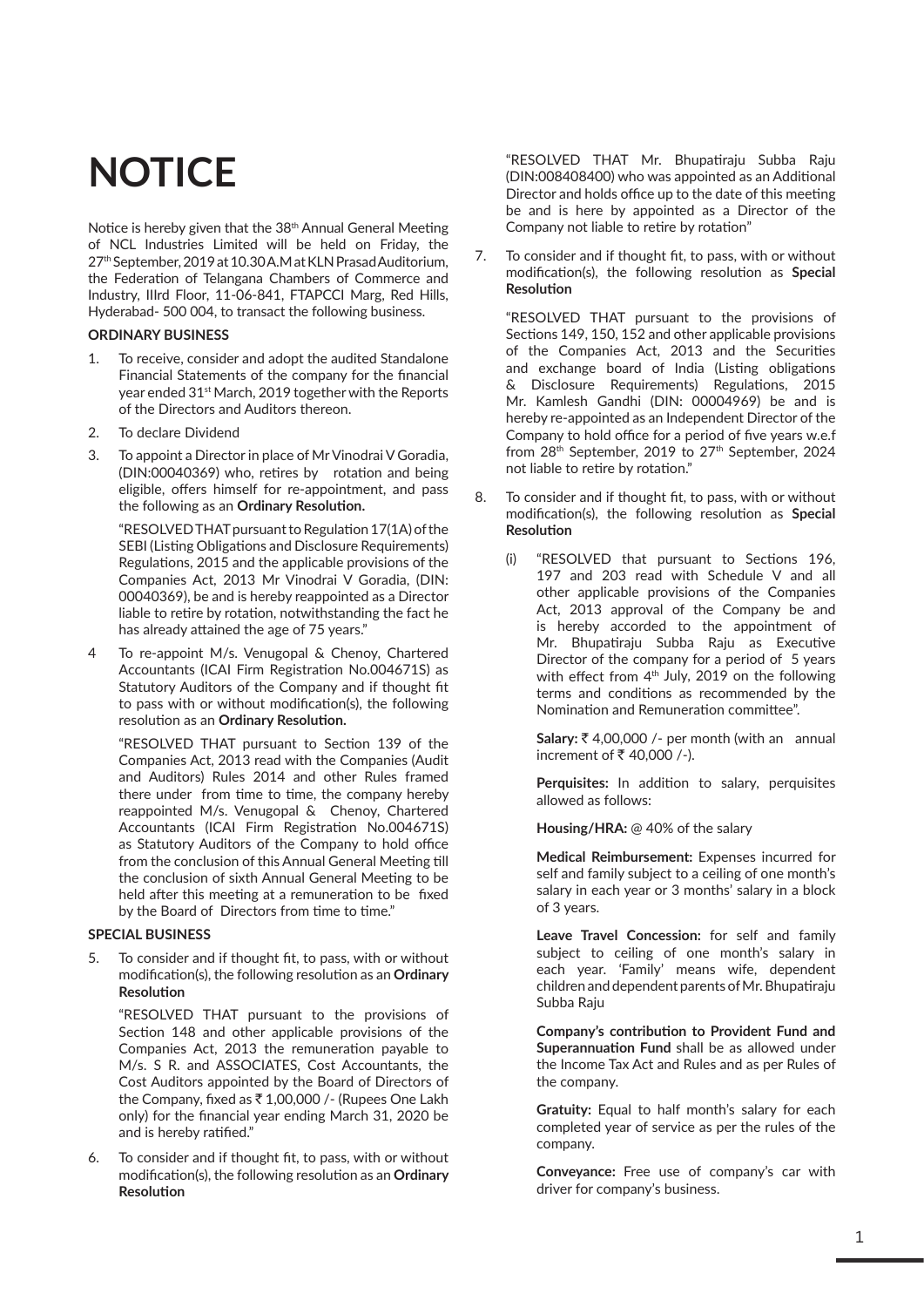**Telephone / Cell Phone:** Free, except for personal long distance calls which shall be billed.

**Encashment of Leave:** Full pay and allowances not exceeding one month's leave for every twelve months of service, subject to the condition that the leave accumulated, but not availed of shall be dealt with as per the Income Tax Rules 1962.

"FURTHER RESOLVED THAT the above remuneration by way of salary and perquisites be paid as minimum remuneration in the event of absence or inadequacy of profits for a period of three years from the year in which such absence or inadequacy occurs."

"FURTHER RESOLVED that in case the above minimum remuneration exceeds the ceilings prescribed under the Companies Act 2013 in any particular year, the approval of the Central Government be sought for payment of the above remuneration as the minimum remuneration after the fact of inadequacy of profit is determined."

He is not eligible for any sitting fees of the company's Board / Committee meetings."

#### By Order of the Board. **for NCL INDUSTRIES LIMITED**,

| Place: Hyderabad                   | <b>T.ARUN KUMAR</b>      |
|------------------------------------|--------------------------|
| Date: 9 <sup>th</sup> August, 2019 | <b>Company Secretary</b> |

#### **NOTES:**

**1. A MEMBER ENTITLED TO ATTEND AND VOTE AT THE MEETING IS ENTITLED TO APPOINT A PROXY INSTEAD OF HIMSELF TO ATTEND AND VOTE ONLY IN A POLL AND THE PROXY NEED NOT BE A MEMBER. PROXIES IN ORDER TO BE EFFECTIVE SHOULD BE DULY STAMPED, COMPLETED AND SIGNED AND MUST BE RECEIVED BY THE COMPANY NOT LESS THAN 48 HOURS BEFORE THE ANNUAL GENERAL MEETING.** 

A person can act as a proxy on behalf of members not exceeding fifty and holding in the aggregate not more than ten percent of the total share capital of the company carrying voting rights. A member holding more than ten percent of the total share capital of the company carrying voting rights may appoint a single person as proxy and such person shall not act as a proxy for any other person or shareholder.

- 2. A statement setting out the material facts pursuant to the provisions of Section 102 of the Companies Act, 2013 in respect of item Nos. 5 to 8 of the notice is annexed hereto.
- 3 Shareholders seeking any information with regard to accounts are requested to write to the Company at least 10 days before the date of the meeting so as to enable the Management to keep the information ready.
- 4 The Register of Members and Share Transfer Registers will remain closed from 21<sup>st</sup> September, 2019 to

27<sup>th</sup> September, 2019 (both days inclusive) on account of the Annual General Meeting and determination of payment of dividend if any.

- 5 Members holding shares in electronic form are requested to inform the changes, if any, in their address or bank particulars etc., to the Depository Participant with whom the demat account is maintained.
- 6 Individual shareholders can avail the facility of nomination. Shareholders holding shares in physical form may write to the Registrar for assistance. Shareholders holding in electronic form may approach their DP with whom they maintain their account.
- 7 In terms of regulation 36(3) of SEBI (listing Obligations and Disclosure Requirements) Regulations, 2015 brief resumes of Directors proposed to be appointed or reappointed at the meeting are given.
- 8 Electronic copy of the Notice of the 38<sup>th</sup> Annual General Meeting of the Company inter-alia indicating the process and manner of 'e'- voting along with Attendance Slip, Proxy Form and Annual Report is being sent to all the members whose email IDs are registered with the Company/Depository Participants(s) for communication purposes unless any member has requested for a hard copy of the same. For members who have not registered their email address, physical copies of the Notice of the 38<sup>th</sup> Annual General Meeting of the Company along with Attendance Slip, Proxy Form and Annual Report is being sent to their registered address with the company. The company appreciates and supports this green initiative and requests the members to register their e-mail address to receive the future correspondence, including Annual Reports through e-mails. In the case members who are holding shares in demat form, the email IDs registered with the DP and made available to the company / RTA shall be the registered email IDs unless communication is received to the contrary. Shareholders are requested to update their e-mail through their Depository Participants concerned and members who hold the shares in physical form are requested to update their e- mail address to the Company's Registrar and Share Transfer Agents M/s. Venture Capital & Corporate Investments (P) Ltd. **Shareholders are also advised to visit the company's website www.nclind.com where the notice is uploaded.**
- 9 Securities and Exchange Board of India (SEBI) has mandated the submission of Permanent Account Number (PAN) and Bank Account details. Members holding shares in electronic form are requested to furnish the PAN Card and Bank Account details to their DPs with whom they are maintaining Demat Accounts. Members holding shares in physical form are requested to submit PAN and Bank Account details to the Registrar and Share Transfer Agents.
- 10 As per the circular issued by Securities and Exchange Board of India w.e.f. 1<sup>st</sup> April, 2019 it has been mandated that transfer of securities would be carried out in dematerialized form only. Share holders who are holding shares in Physical mode should ensure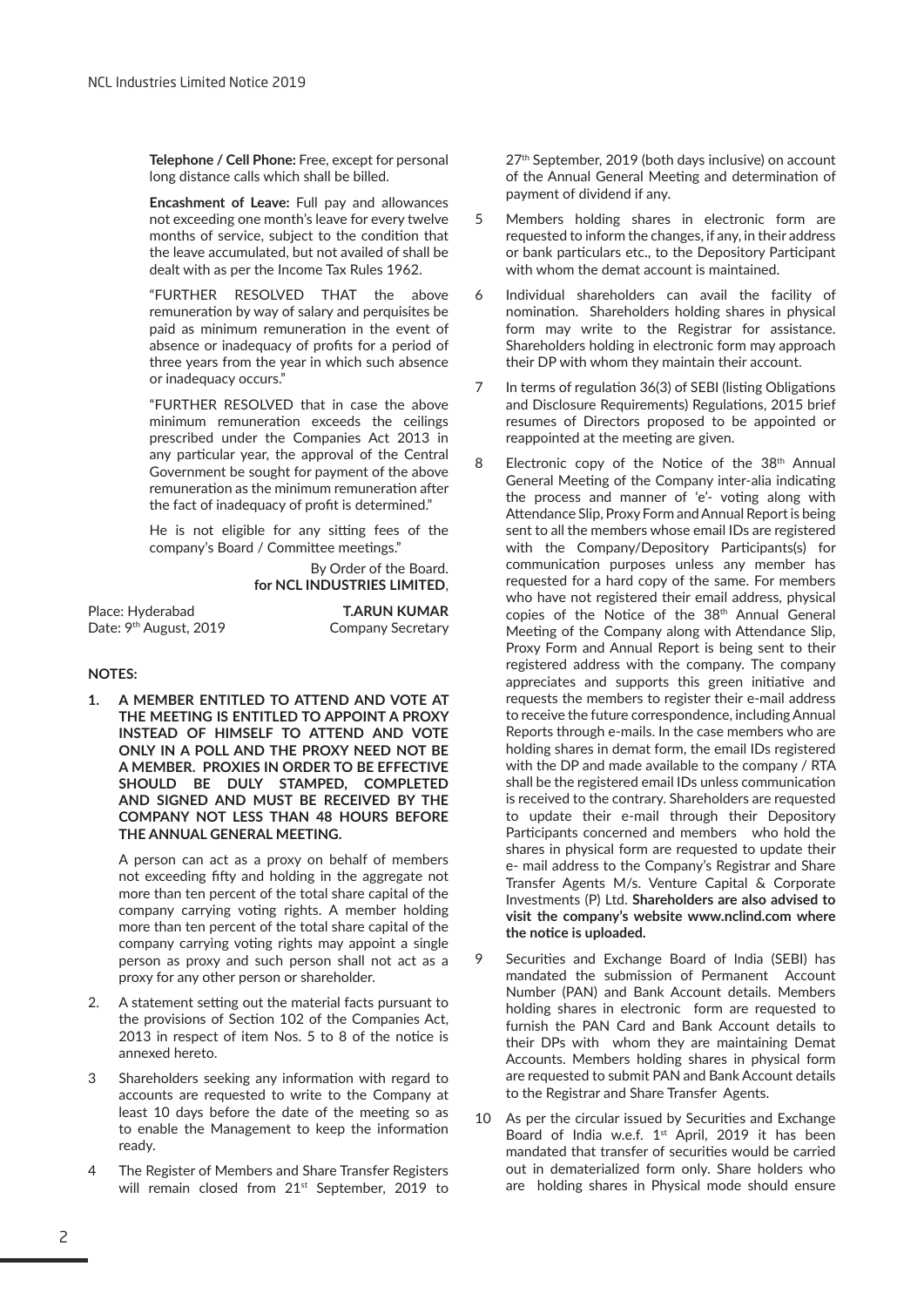that shares which are lodged for transfer shall be in dematerialized form only.

- 11. Shareholders who have not encashed their dividend warrants for the years 2011-12, 2015-16, 2016-17 and 2017-18 may approach the company for revalidation, issue of duplicate warrants etc; quoting the Folio No. / Client ID. Please note that as per Section 24(5) and 124(6) of the Companies Act, 2013 dividend which remains unpaid /unclaimed over a period of 7 years, such unclaimed dividends and such shares whether held in demat form or in physical form are required to be transferred by the company to the Investor Education & Protection Fund (IEPF). Any person whose unclaimed dividends / shares so transferred to IEPF, may claim the shares for refund / apply to IEPF by submitting an online application form to IEPF along with fee specified by IEPF from time to time.
- 12. **Members are also requested to lodge their e-mail ID's along with name and Folio / Client ID No. at the following address / e-mail to send all future communications including Annual Reports through e-mode.**
- 13. As an austerity measure, copies of the Annual Report will not be distributed at the Annual General Meeting. Members are requested to bring their copies to the Meeting.

#### **14. Instructions about Voting:**

The members are requested to opt for one mode of voting i.e. either through e-voting or postal ballot. If a member casts vote by both modes, then voting done through a valid e-Voting shall prevail and physical ballot form voting of that member shall be treated as invalid. Please refer the following instructions for both modes of voting.

#### **A) Process and manner for members opting for e-voting are as under:**

The Company is offering e-voting facility to its members enabling them to cast their votes electronically. The Company signed an agreement with M/s. Central Depository Services (India) Limited for facilitating e-voting to enable the Shareholders to cast their votes electronically pursuant to Rule 20 of the Companies (Management and Administration) Rules, 2014. The instructions for e-voting are as under:

(i) The e-voting period commences on 24th September, 2019 (10:00AM) and ends on 26th September, 2019 (5.00PM). During this period shareholders' of the Company, holding shares either in physical form or in dematerialized form, as on the cut- off date of 20<sup>th</sup> September, 2019 (Record date) may cast their vote electronically. The e-voting module shall be disabled by CDSL for voting thereafter. Once the vote on a resolution is cast by the shareholder, the shareholder shall not be allowed to change it subsequently.

#### **The instructions for members for voting electronically are as under:-**

In case of members receiving e-mail:

- (ii) Shareholders should Log on to the e-voting website www.evotingindia.com
- (iii) Click on "Shareholders" tab.
- (iv) Now, select the "NCL INDUSTRIES LIMITED" from the drop down menu and click on "SUBMIT"
- (v) Now Enter your User ID
- a. For CDSL: 16 digits beneficiary ID,
- b. For NSDL: 8 Character DP ID followed by 8 Digits Client ID,
- c. Members holding shares in Physical Form should enter Folio Number registered with the Company.
- (vi) Next enter the Image Verification as displayed and Click on Login.
- (vii) If you are holding shares in demat form and had logged on to www.evotingindia.com and voted on an earlier voting of any company, then your existing password is to be used.
- (viii) If you are a first time user follow the steps given below: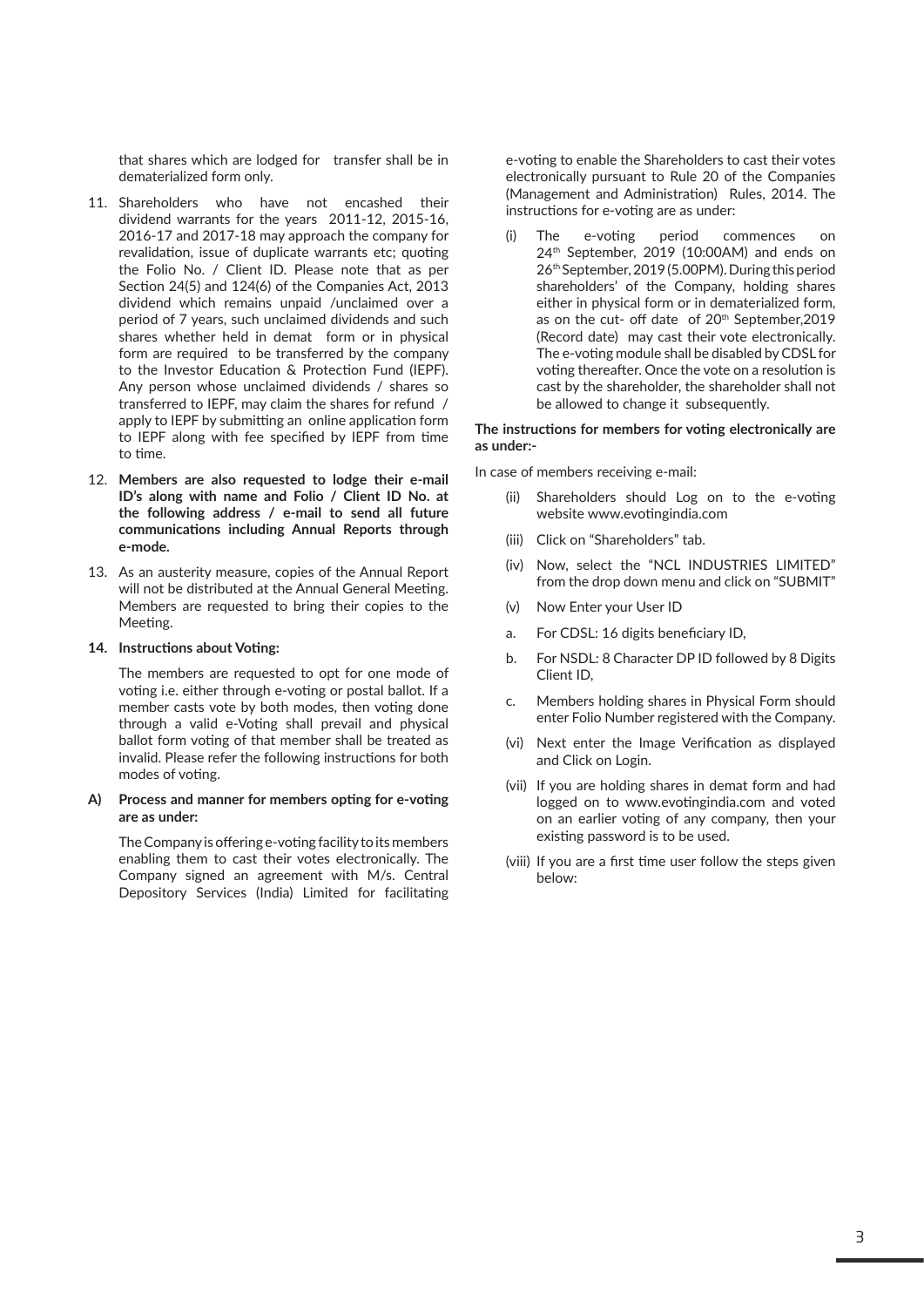|                     |           | For Members holding shares in Demat Form and Physical Form                                                                                                                                                                                                                    |
|---------------------|-----------|-------------------------------------------------------------------------------------------------------------------------------------------------------------------------------------------------------------------------------------------------------------------------------|
|                     |           | Enter your 10 digit alpha-numeric *PAN issued by Income Tax Department (Applicable for both demat<br>shareholders as well as physical shareholders)                                                                                                                           |
| <b>PAN</b>          |           | Members who have not updated their PAN with the Company / Depository Participant are<br>requested to use the first two letters of their name and the 8 digits of the sequence number in the<br>PAN field.                                                                     |
|                     | $\bullet$ | In case the sequence number is less than 8 digits enter the applicable number of O's before the<br>number after the first two characters of the name in CAPITAL letters. Eg. If your name is Radha<br>Krishnan with sequence number 1 then enter RA00000001 in the PAN Field. |
| <b>DOB</b>          |           | Enter the Date of Birth as recorded in your demat account or in the company records for the said demat<br>account or folio in dd/mm/yyyy format.                                                                                                                              |
| <b>Dividend</b>     |           | Enter the Dividend Bank Details as recorded in your demat account or in the company records for the said<br>demat account or folio.                                                                                                                                           |
| <b>Bank Details</b> |           | Please enter the DOB or Dividend Bank Details in order to login. If the details are not recorded with<br>the depository or company please enter the member id / folio number in the Dividend Bank details<br>field as mentioned in instruction (V)                            |

- (ix) After entering these details appropriately, click on "SUBMIT" tab.
- (x) Members holding shares in physical form will then reach directly the Company selection screen. However, members holding shares in demat form will now reach 'Password Creation' menu wherein they are required to mandatorily enter their login password in the new password field. Kindly note that this password is to be also used by the demat holders for voting for resolutions of any other company on which they are eligible to vote, provided that company opts for e-voting through CDSL platform. It is strongly recommended not to share your password with any other person and take utmost care to keep your password confidential.
- (xi) For Members holding shares in physical form, the details can be used only for e-voting on the resolutions contained in this Notice.
- (xii) Click on the EVSN for the relevant <NCL INDUSTRIES LIMITED> on which you choose to vote.
- (xiii) On the voting page, you will see "RESOLUTION DESCRIPTION" and against the same the option "YES/NO" for voting. Select the option YES or NO as desired. The option YES implies that you assent to the Resolution and option NO implies that you dissent to the Resolution.
- (xiv) Click on the "RESOLUTIONS FILE LINK" if you wish to view the entire Resolution details.
- (xv) After selecting the resolution you have decided to vote on, click on "SUBMIT". A confirmation box will be displayed. If you wish to confirm your vote, click on "OK", else to change your vote, click on "CANCEL" and accordingly modify your vote.
- (xvi) Once you "CONFIRM" your vote on the resolution, you will not be allowed to modify your vote.
- (xvii) You can also take out print of the voting done by you by clicking on "Click here to print" option on the Voting page.
- (xviii)If Demat account holder has forgotten the changed password then enter the User ID and the image verification code and click on Forgot Password & enter the details as prompted by the system.
- (xix) Shareholders can also cast their vote using CDSL's mobile app m-voting available for android based mobiles. The m-voting app can be down loaded from google play store. Please follow the instructions as prompted by the mobile app while voting on your mobile.

#### **Note for Non-Individual Shareholders and Custodians**

- Non individual/Institutional shareholders (i.e. other than Individuals, HUF, NRI etc.) and custodians are required to log on to https://www.evotingindia.co.in and register themselves as Corporates.
- They should submit a scanned copy of the Registration Form bearing the stamp and sign of the entity should be 'e' mailed to helpdesk.evoting@cdslindia.com.
- After receiving the login details they have to create a user who would be able to link the account(s) which they wish to vote on.
- The list of accounts should be mailed to helpdesk.evoting@cdslindia.com and on approval of the accounts they would be able to cast their vote.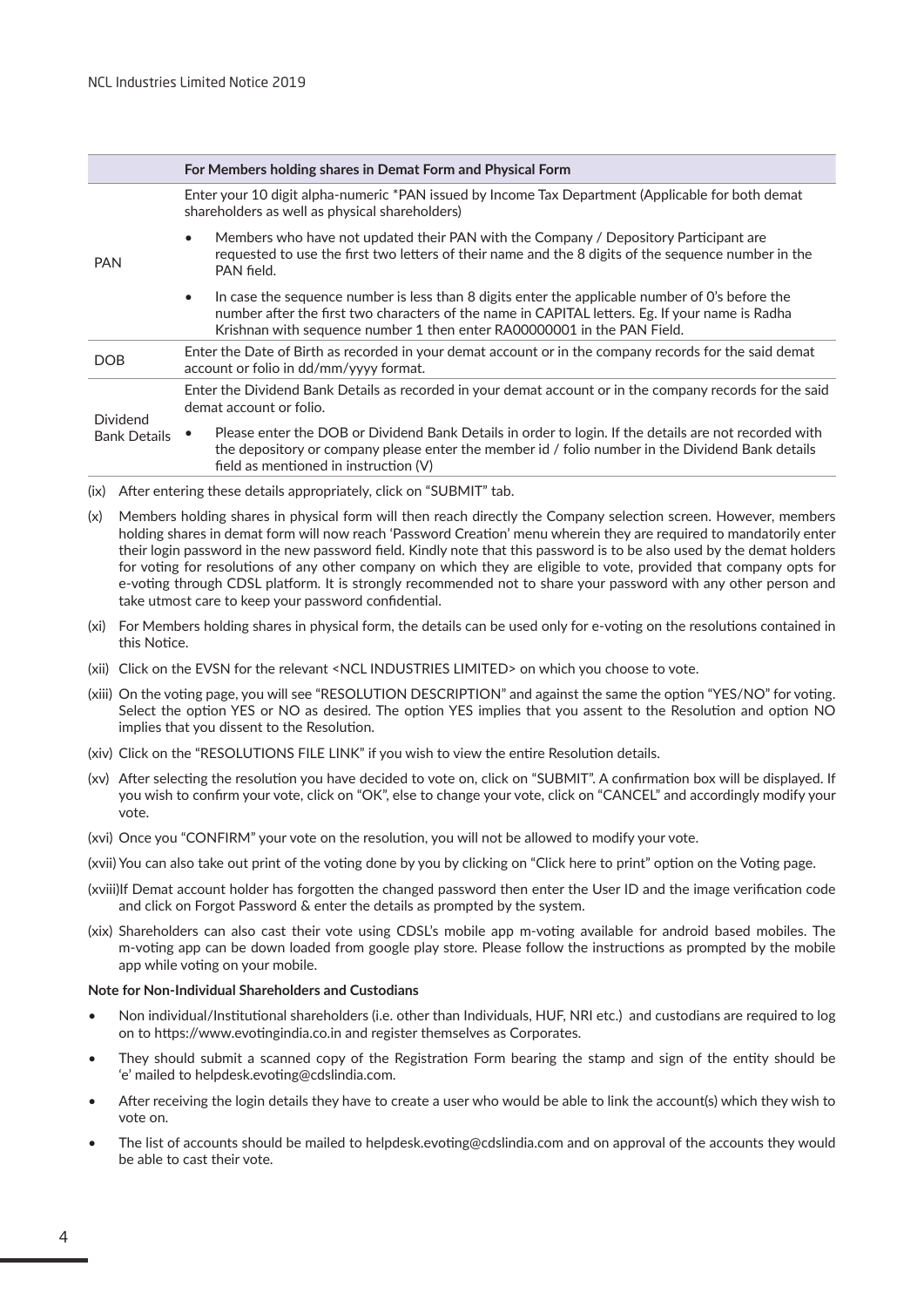They should upload a scanned copy of the Board Resolution and Power of Attorney (POA) which they have issued in favour of the Custodian, if any, in PDF format in the system for the scrutinizer to verify the same.

#### **In case of members receiving the physical copy:**

- (A) Please follow all steps from sl. no. (i) to sl. no. (xvii) above to cast vote.
- (B) The voting period begins on 24<sup>th</sup> September, 2019 at 10.00 AM and ends on 26<sup>th</sup> September, 2019 at 5.00 PM. During this period shareholders' of the Company, holding shares either in physical form or in dematerialized form, as on the cut-off date (20th September, 2019), may cast their vote electronically. The e-voting module shall be disabled by CDSL for voting thereafter.

In case you have any queries or issues regarding e-voting, you may refer the Frequently Asked Questions ("FAQs") and e-voting manual available at www.evotingindia.co.in under help section or write an email to helpdesk.evoting@cdslindia.com

- 15. The voting rights of shareholders shall be in proportion to their shares of the paid up equity share capital of the Company as on the cut-off date as on 20th September, 2019. (Record date) The Cut-off date fixed for determination of eligibility for dispatch of Annual Report is 30<sup>th</sup> August, 2019.
- 16. The Company has appointed Mr. A.Ravishankar, (COP No.4318) failing him Mr. K.V.Subramanyam, (COP No.4815) Practicing Company Secretaries have been appointed as the Scrutinizers to scrutinize the e- voting process in a fair and transparent manner. Any of the above Scrutinizer shall within a period not exceeding three (3) working days from the conclusion of the e-voting period unblock the votes in the presence of at least two (2) witnesses not in the employment of the Company and make a Scrutinizer's Report of the votes cast in favour or against, if any, forthwith to the Chairman of the Company.

#### **B) Voting by using the postal Ballot Form:**

- I. A Ballot form is provided (enclosed separately) for the benefit of members who do not have access to e-voting facility to enable them to send their assent or dissent by post.
- II. Please complete and sign the ballot Form (no other form or photo copy is permitted) and send it so as to reach the Scrutinizer appointed by the Board of Directors of the company, Mr. A. Ravishankar, (COP No 4318) / Mr. K.V. Subramanyam, (COP No 4815) Practicing Company Secretaries not later than the close of working hours (17.00 hours) on 26th September,2019. For this purpose, a self addressed prepaid 'Business Reply inland Letter ('BR Letter') is enclosed and postage will be paid by the company if posted in India. The BR letter bears the name and address of the Registered Office of the company and is to the attention of the Scrutinizer. However BR Letters

containing the Ballot form(s) if deposited in person or sent by courier or registered / speed post at the express of the member will also be accepted.

- III The Form should be signed by the member as per the specimen signature registered with the company / Depository Participants. In case of joint holdings, the Form should be completed and signed by the first named member and in his / her absence, by the next named joint holder. There will be one Form for Folio / Client ID irrespective of the number of joint holders. A Power of Attorney (POA) holder may vote on behalf of a member mentioning the registration number of the POA or enclosing an attested copy of the POA. Exercise vote is not permitted through proxy.
- IV For shares held by companies, Bodies Corporate, Trusts, Societies etc, the duly completed Form should be accompanied by a certified true copy of the Resolution/Authorization together with attested specimen signature(s) of the duly authorized signatory (ies).
- Votes should be cast in case of each resolution, either in favor or against by putting the tick  $(\sqrt{})$  mark in the column provided for assent/dissent. Members may partially enter any number in "FOR" and partially in "AGAINST" but the total number in "FOR / AGAINST taken together should not exceed the member' total shareholding. If the shareholder does not indicate either "FOR "or "AGAINST" in case of any resolution, it will be treated as "ABSTAIN" for that resolution and the shares held will not be counted under either head.
- VI Duly completed Forms should reach the Scrutinizer not later than the close of working hours (1700 hours) on 26<sup>th</sup> September, 2019. Ballot Forms received after 26<sup>th</sup> September, 2019 will be strictly treated as if the reply from the member has not been received.
- VII A Member may request for a duplicate Ballot Form if so required. However the duly filled in and signed duplicate Form should reach the Scrutinizer to identify the member not later than the date as specified at Sl. No.VI above.
- VIII Unsigned, incomplete improperly or incorrectly tick marked Ballot Forms will be rejected. A Form will also be rejected if it is received torn, defaced, or mutilated to an extent which makes it difficult for the Scrutinizer to identify either the member or the number of votes or as to whether the votes are in favor or against or if the signature cannot be verified.
- IX The Scrutinizer's decision on the validity of a Ballot is final.
- X Members are requested not to send any other paper along with the Ballot Form in the enclosed self addressed envelope as all such envelopes will be sent to the Scrutinizer and any other paper found in such envelope would be destroyed by him. They are also requested not to write anything on the Ballot Form except giving their assent or dissent and putting their signature.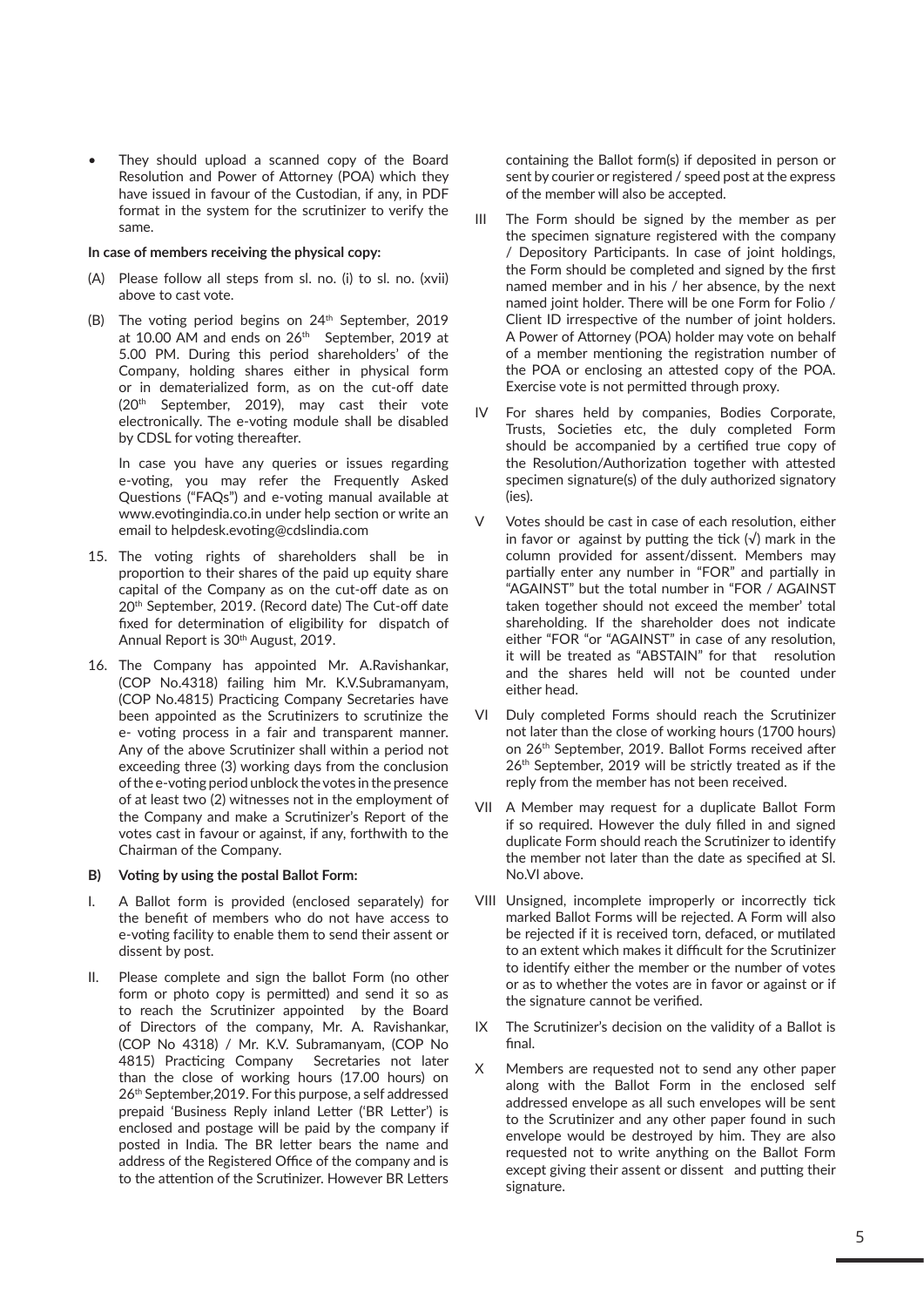#### **C: Other Instructions.**

- I The Scrutinizer will collect the votes downloaded from the e-voting system and votes received through physical ballot to declare the final result for each of the resolutions forming part of the Annual General Meeting Notice.
- II The results of the voting shall be declared on or after the Annual General Meeting of the Company. The results declared along with the Scrutinizer's Report shall be placed on the Company's website www.nclind.com and be communicated to the Stock exchanges where the company is listed i.e BSE and NSE.
- 17. The company has paid the listing fees for the year 2019-20 to BSE and NSE where the equity shares of the company are listed.
- 18. Members / Proxies are requested to kindly take note of the following:
	- i. Attendance slip, as sent herewith, is required to be brought at the venue duly filled in and signed, for attending the meeting.
	- ii. Folio No. / DP & Client ID No. may please be quoted in all correspondence with the Company and or the RTA.

| Company Secretary,            | <b>Address of Registrar and</b>        |
|-------------------------------|----------------------------------------|
| <b>NCL Industries Limited</b> | <b>Share Transfer Agents</b>           |
| 7th Floor. NCL Pearl          | <b>Venture Capital &amp; Corporate</b> |
| S D Road, Near Rail Nilayam   | Investments (P) Ltd,                   |
| Secunderabad-500026           | 12-10-167(MIG)                         |
| e-mail: cs@nclind.com         | Bharath Nagar,                         |
|                               | Hyderabad 500 018                      |
|                               | Phones: 040-23818475/76 &              |
|                               | 23868023                               |
|                               |                                        |

**e-mail: info@vccilindia.com**

#### **EXPLANATORY STATEMENT**

#### **(Pursuant to Regulation 36(5) of SEBI (LODR) Regulations 2015**

The current tenure of the statutory auditors, M/s Venugopal & Chenoy, Chartered Accountants, expires at the ensuing Annual General Meeting in terms of Section 139 of the Companies Act, 2013. The Board upon recommendation of the Audit Committee has recommended their reappointment for a second consecutive term, as permitted by the Statute. The proposed auditors have given consent for their re-appointment and have also issued a certificate confirming that their appointment, if made, will be within the limits prescribed under the provisions of Section 139 of the Companies Act 2013.

As for credentials, the proposed appointee, founded in the year 1964 is one of the oldest firms of Chartered Accountants in Hyderabad, and has acted as auditors / advisors in respect of several reputed corporate houses.

The Resolution also seeks to authorise the Board to fix their remuneration from time to time. For the year 2019-20, the proposed total rémunération as recommended by the Audit Committee and approved by the Board is ` 10.25 Lakhs plus reimbursement of actual out of pocket expenses.

#### **STATEMENT CONTAINING MATERIAL FACTS**

**(Pursuant to Section 102 of thé Companies Act, 2013)**

#### **ITEM NO. 5:**

The Board of Directors, on recommendation of the Audit committee, appointed M/s S R and Associates, Cost Accountants as Cost Auditors of the Company to conduct the audit of the cost records of the Company for the financial year ending March 31, 2020 in respect of Cement and Ready Mixed Concrete, at a total remuneration of ` 1,00,000 /-(Rupees One lakh only).

In accordance with the provisions of Section 148 of the Companies Act, 2013 read with the Companies (Audit and Auditors) Rules, 2014, the remuneration payable to the Cost Auditors has to be ratified by the shareholders of the Company. The proposed Resolution seeks such ratification.

None of the Directors / Key Managerial Personnel of the Company / their relatives is, in any way concerned or interested, financially or otherwise, in this resolution.

#### **ITEM NO. 7:**

Mr. Kamlesh Gandhi, (aged about 69 years) who has been appointed as Independent Director for a period of five years at the Annual General Meeting held on 29th September, 2014 holds office till the conclusion of the ensuing AGM under the provisions of the Companies Act, 2013. In terms of Section 149 (10) of the Companies Act, 2013, he is eligible for re-appointment on passing of a Special Resolution by the company. Based on the recommendation of Nomination and Remuneration Committee, the Board of Directors proposes the re-appointment of Mr.Kamlesh Gandhi (DIN: 00004969) as an Independent Director, for a second term of five years from September 28, 2019 to September 27, 2024. In terms of Section 149 of the Companies Act, 2013, Independent Directors are not liable for retirement by rotation.

Considering his background, experience and contribution, the Board feels that the continued association of Mr.Kamlesh Gandhi would be beneficial to the Company and it is desirable to continue to avail his services as Independent Director.

Mr.Kamlesh Gandhi has been an investment banker of repute, and has served with distinction on the Boards of several prestigious companies and Groups including Dr. Reddy's, Kiroloskar and TVS Group. He brings to the Board invaluable insights arising out of his knowledge of sound corporate practices.

In the opinion of the Board, Mr. Kamlesh Gandhi fulfills the conditions for his re-appointment as an Independent Director as specified in the Companies Act, 2013 and the SEBI (LODR) regulations, 2015 and that Mr. Kamlesh Gandhi is independent of the management.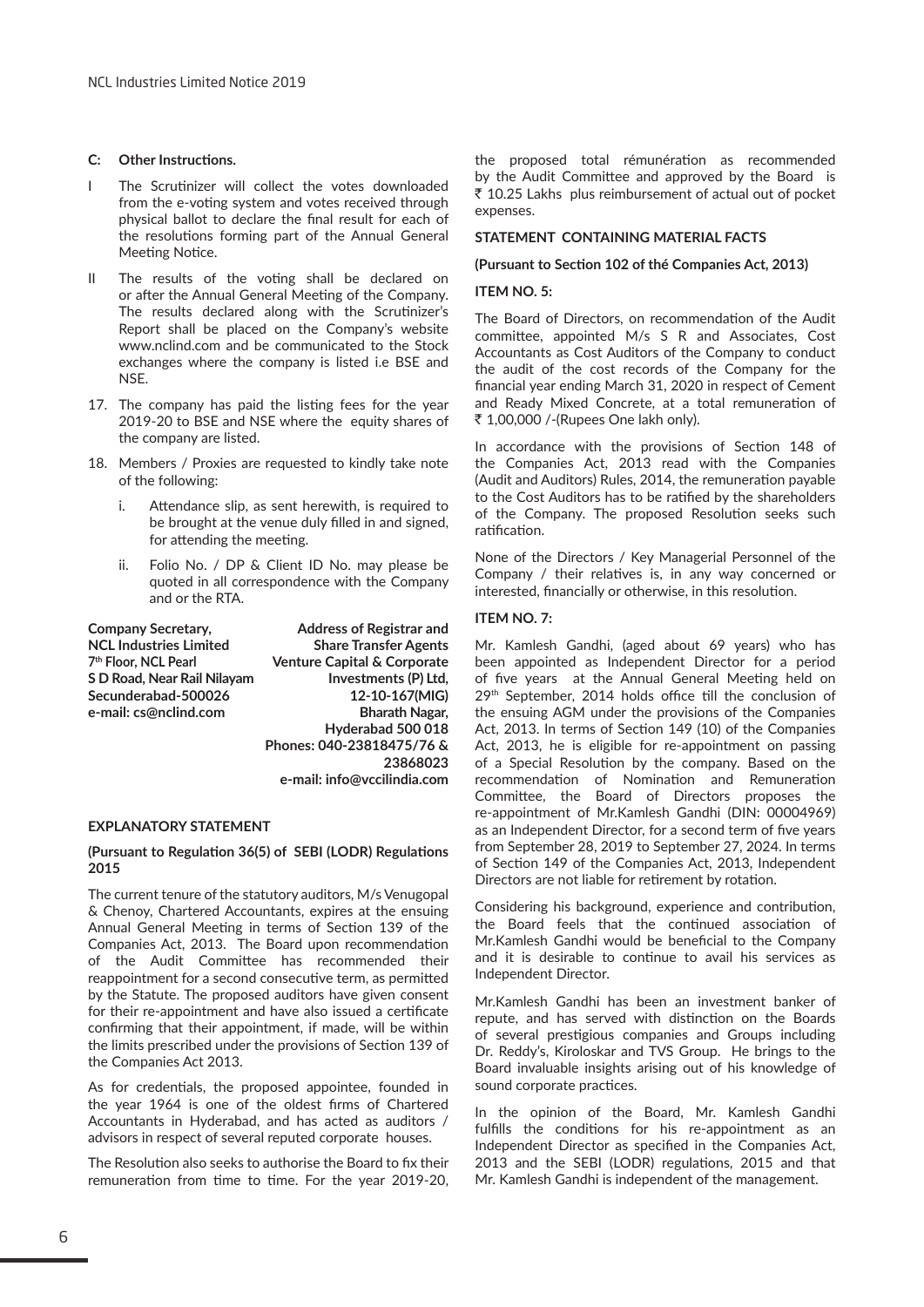The Board therefore recommends that the Resolution be passed.

The Company has received from Mr. Kamlesh Gandhi

- (i) Consent in writing to act as Independent Director
- (ii) Intimation to the effect that he is not disqualified under sub-section (2) of Section 164 of the Companies Act, 2013 and
- (iii) Declaration that he meets the criteria of independence as provided in Section 149(6) of the Companies Act, 2013.

A copy of the draft letter of appointment setting out the terms and conditions of appointment of Mr. Kamlesh Gandhi is available for inspection, without any fee, by the members at the Company's registered office during normal hours on working days up to the date of AGM.

Mr. Kamlesh Gandhi may be treated as interested in the resolution.

None of the other Directors / Key Managerial Personnel of the Company / their relatives are, in any way, concerned or interested, financially or otherwise, in these resolutions.

#### **ITEM NO. 6 & 8:**

The Board of directors at its meeting held on 14th February, 2019 appointed Mr. Bhupatiraju Subba Raju as additional director and Executive Director as recommended by the Nomination and Remuneration Committee. He assumed office w.e.f 4th July, 2019.

Mr. Bhupatiraju Subba Raju, aged about 43 years is a Bachelor in Management Studies from BITS Pilani, M.S in Information Systems and MBA in General Business, Mississippi State University, Mississippi (USA). He has over 24 years of experience in Natioanalised banks in India and Multi National Companies in USA such as Visa Inc., SVB Financial Group in various capacities. Prior to joining in NCL group, he was employed in SVB Financial Group, Santa Clara, CA (USA) as Sr. Director, Regulatory Relations.

He holds 1,00,000 Equity shares in the company.

In terms of Section 161 of the Companies Act, 2013, Mr. Bhupatiraju Subba Raju holds office as Additional Director till the ensuing AGM. Resolution No 6 seeks to confirm the appointment of Mr. Bhupatiraju Subba Raju as a Director. Resolution 8 seeks the approval of the shareholders for the appointment and remuneration of Mr. Bhupatiraju Subba Raju as Executive Director

Your Directors feel that his appointment will be beneficial to the company, and recommend that the resolutions be passed.

The Resolution also proposes that the remuneration as specified therein be paid as minimum remuneration in the absence of inadequacy of profits, and the approval of the Central Government be sought where necessary, as and when such absence or inadequacy occurs.

Your Directors recommend that the resolution approving his reappointment be passed.

As required by Schedule V to the Companies Act, 2013, the following additional information is provided to facilitate payment of the Minimum Remuneration.

#### **I. GENERAL INFORMATION:**

- (1) Nature of Industry The Company is operating in five segments Cement, Boards, Prefab structures, Hydel Power and Ready Mix Concrete.
- (2) Date of commencement of commercial operation  $-16<sup>th</sup>$  February, 1984 onwards.
- (3) In case of new companies, expected date of commencement of activities as per project approved by financial institutions appearing in the prospectus – Not Applicable.
- (4) Financial Performance: (Rs. In Lakhs)

| <b>Financial Year Parameters</b>          | 2014-15  | 2015-16   | 2016-17     | 2017-18     | 2018-19     |
|-------------------------------------------|----------|-----------|-------------|-------------|-------------|
| Gross income                              | 79643.09 | 99.748.01 | 1.16.902.06 | 1.33.998.75 | 1.47.140.89 |
| Net Profit (as computed u/s. 198)         | 1416.13  | 6686.54   | 6581.20     | 7.663.57    | 6.486.88    |
| Net profit as per profit and loss Account | 890.01   | 5.307.91  | 5.467.32    | 4.910.76    | 4.678.09    |
| Amount of Dividend paid#                  | Nil      | 884.22    | 1105.27     | 1208.17     | 1208.17#*   |
| Rate of dividend Declared                 | Nil      | 20%       | 25%         | 25 %        | 25 %        |

# including dividend &Tax

\* including proposed dividend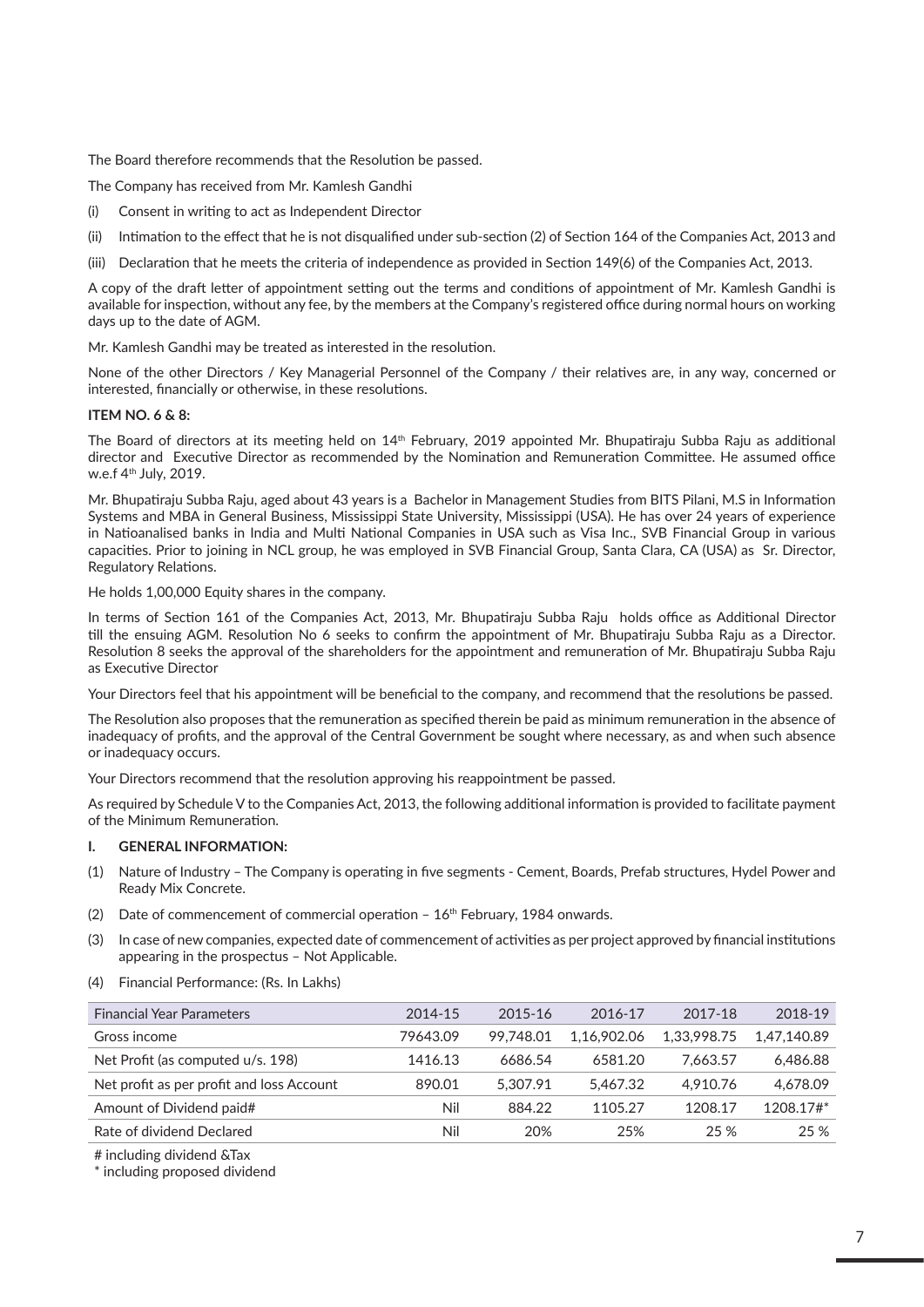- (5) Export performance: ₹ 32.98 Lakhs Foreign Currency Earnings - CIF basis for the Financial Year 2018-19.
- (6) Foreign investments or collaborators, if any (a) The Company manufactures Bison Panel, which is basically a multi-purpose Cement Bonded Particle Board (CBPB) in Technical Collaboration with BISON WERKE of Germany. (b) The Company also manufactures Readymade doors in Technical Collaboration with AGT, Turkey.

#### **II. INFORMATION ABOUT THE APPOINTEE:**

#### **Mr. Bhupatiraju Subba Raju**

#### **1. Background Details**

Mr. Bhupatiraju Subba Raju is a graduate in Management Studies from BITS Pilani. He has also done his Masters in Information Systems and MBA from Mississipi State University, United States in 2000. Upon completing his professional education, he joined Visa Inc, the global payment technologies company as Global Products Manager. Over the past 18 years, he enjoyed a steady growth in his career with Visa Group, rising upto the level of Senior Director. His responsibilities over the period included business and strategic planning, product development, product management, risk and compliance management. He also had exposure to varied business environments in US, Canada, Europe and Latin America. The terms of his remuneration, is in accordance with the provisions of Schedule V of the Companies Act, 2013 as detailed in the resolution.

#### **2. Past remuneration** - (Rs.in Lakhs)

| Financial Year 2016-17 2017-18 2018-19 |     |     |     |
|----------------------------------------|-----|-----|-----|
|                                        | Nil | Nil | Nil |

#### **3. Recognition and Awards:** NIL

#### **4. Job profile and his suitability –**

Mr. Bhupatiraju Subba Raju is in-Charge of operations of new projects subject to the superintendence, direction and control of the Managing Director.

**5. Remuneration proposed -** As set out in the resolution for the Item No 8. The remuneration proposed to be paid to the Executive Director has the approval of the Nomination &Remuneration Committee.

- **6. Comparative remuneration profile with respect to industry, size of the company, profile of the position and person:** The proposed remuneration is comparable to the remuneration being paid to the Executive Director in other companies of similar size and operations.
- **7. Pecuniary relationship directly or indirectly with the company, or relationship with managerial personnel, if any -**

Besides,the remuneration proposed, Mr. Bhupatiraju Subba Raju is holding 1,00,000 equity shares in the Company. Mr. Bhupatiraju Subba Raju does not have any other pecuniary relationship with the Company. Mr. Subba Raju is the Son in Law of Mr. K. Ravi, Managing Director and spouse of Mrs. Roopa Bhupatiraju, Director and related to Mr.K.Madhu Director, who also happens to be the brother of Mr. K. Ravi, Managing Director.

#### **III OTHER INFORMATION**

- (1) Reasons of loss/inadequate Profits : Not applicable
- (2) Steps taken or proposed to be taken for improvement : Not applicable
- (3) Expected increase in productivity and profits in measurable terms: Increasing cement and Boards Production, improving RMC division operational performance, meeting customer requirements, as warranted by the market demand.

This statement may also be regarded as a disclosure under SEBI (Listing Obligations & Disclosure Requirements) Regulations, 2015.

The Board recommends that the Resolution be passed.

Apart from Mr. Bhupatiraju Subba Raju himself, Mr. K Ravi Managing Director and Mrs. Roopa Bhupatiraju, Director, being the father in law and spouse of Mr. Bhupatiraju Subba Raju may be treated as interested in the Resolution.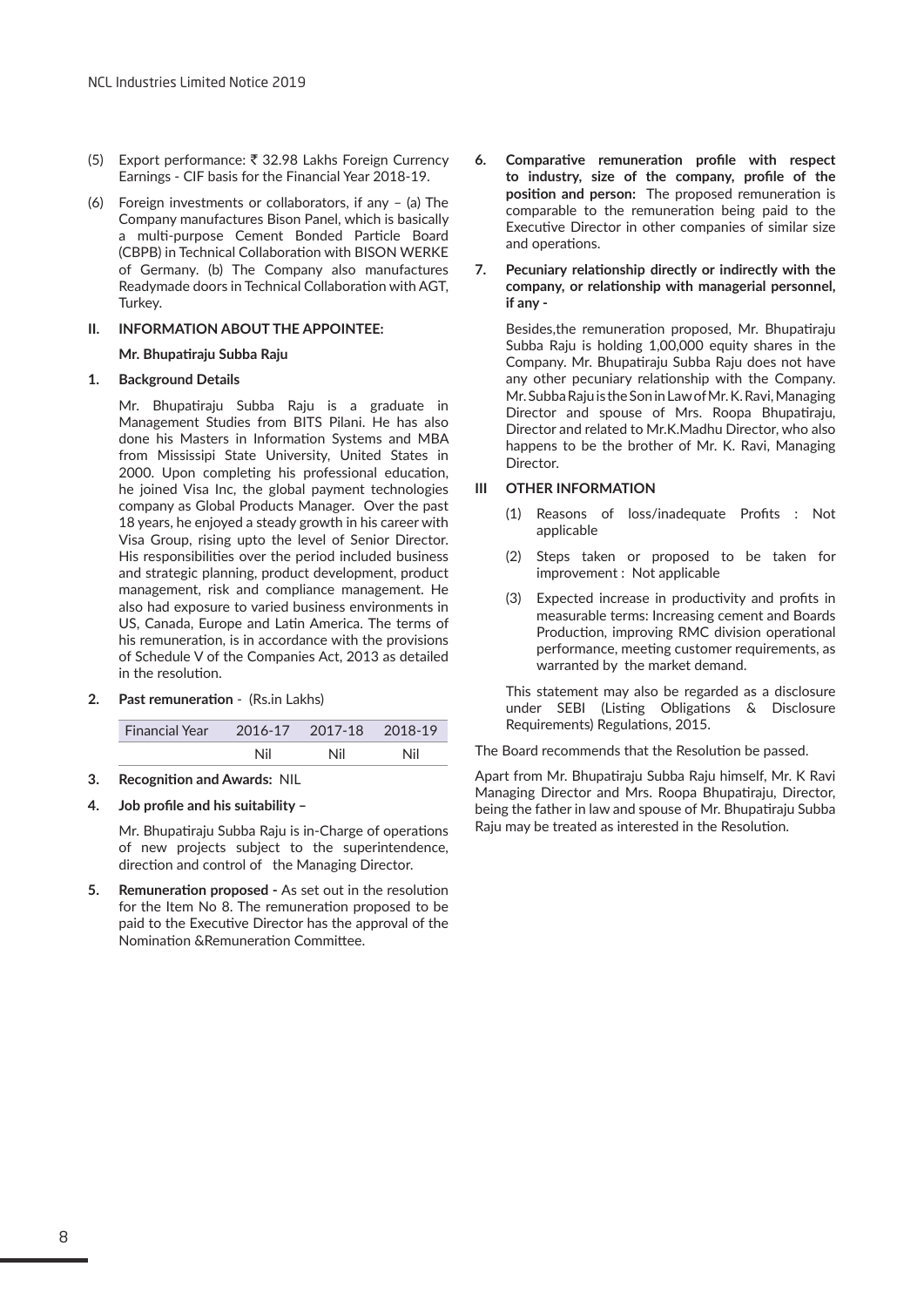

## **NCL INDUSTRIES LTD CIN. L33130TG1979PLC002521**

7th Floor, "NCL Pearl", Near Rail Nilayam, S D Road, Secunderabad – 500026.

Please fill up this Attendance slip and hand it over at the entrance of the Meeting hall. Please also bring your copy of the enclosed Annual Report.

## **ATTENDANCE SLIP**

(Pursuant to section 105(6) of the Companies Act, 2013 and Rule 19(3) of the Companies [ Management and Administration) Rules, 2014 ]

I hereby record my presence at the 38<sup>th</sup> Annual General Meeting of the Company held on Friday, the 27<sup>th</sup> September, 2019 at 10:30A.M. at KLN Prasad Auditorium, 3<sup>rd</sup> Floor, 11-06-841, FTAPCCI Marg. Red Hills, Hyderabad - 500 004.

Regd. Folio No/Client Id No. of Shares held

Name of the Share holder (In block letter)

Note: Member / proxy who wish to attend the Meeting must bring this attendance slip to the Meeting and handover at the entrance at the Meeting hall duly signed.

e-mail id:

Signature of Shareholder / proxy







7th Floor, "NCL Pearl", Near Rail Nilayam, S D Road, Secunderabad – 500026.

**PROXY FORM**

(Pursuant to Section 105(6) of the Companies Act, 2013 and rule 19(3) of the Companies [Management and Administration) Rules, 2014]

|                       | Folio No/DP ID - Client ID    |   |  |                                                                                                                                    |
|-----------------------|-------------------------------|---|--|------------------------------------------------------------------------------------------------------------------------------------|
| Name of the Member(s) |                               |   |  |                                                                                                                                    |
| Registered address    |                               |   |  |                                                                                                                                    |
|                       | E-mail ID                     |   |  |                                                                                                                                    |
|                       | I/We, being the Members(s) of |   |  | shares of the above company, hereby appoint<br>the control of the control of the control of the control of the control of          |
| 1)                    | Name                          |   |  | and the control of the control of the control of the control of the control of the control of the control of the                   |
|                       | Address                       |   |  |                                                                                                                                    |
|                       | E-mail                        |   |  |                                                                                                                                    |
|                       | Signature                     | ÷ |  | or failing him                                                                                                                     |
| 2)                    | Name                          |   |  |                                                                                                                                    |
|                       | Address                       |   |  |                                                                                                                                    |
|                       | E-mail                        |   |  |                                                                                                                                    |
|                       | Signature                     |   |  | or failing him<br>and the control of the control of the control of the control of the control of the control of the control of the |
| 3)                    | Name                          |   |  |                                                                                                                                    |
|                       | Address                       |   |  |                                                                                                                                    |
|                       | E-mail                        |   |  |                                                                                                                                    |
|                       | Signature                     |   |  |                                                                                                                                    |
|                       |                               |   |  |                                                                                                                                    |

and whose signature(s) are appended below as my/our proxy to attend and vote (on a poll) for me/us and on my/our behalf at the 38<sup>th</sup> Annual General Meeting of the Company, to be held on Friday, the 27<sup>th</sup> September, 2019 at 10:30 A.M. at KLN Prasad Auditorium, 3<sup>rd</sup> Floor, 11-06-841, FTAPCCI Marg. Red Hills, Hyderabad - 500 004. and at any adjournment there of in respect of such resolutions as are indicated below: